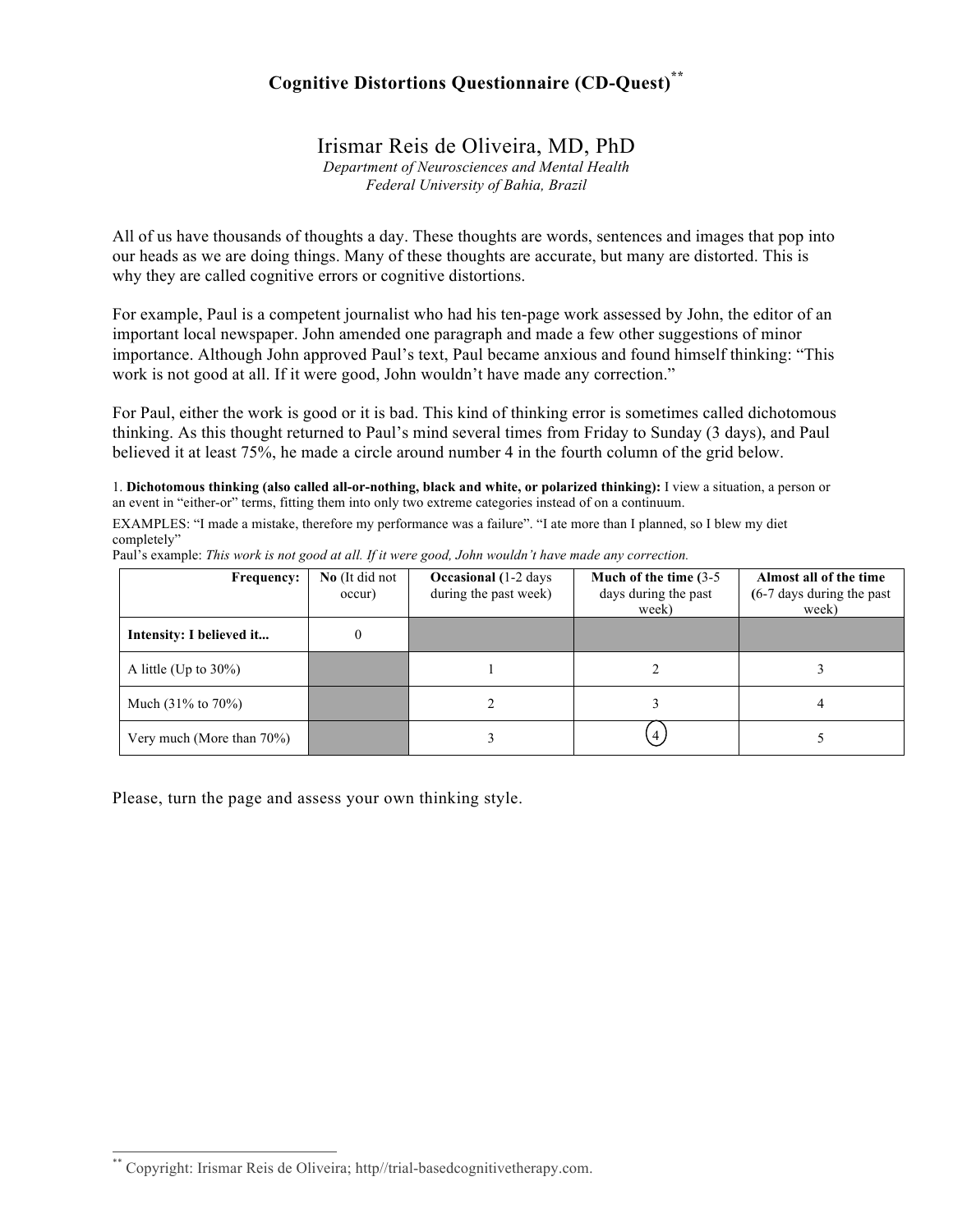## Cognitive Distortions Questionnaire CD-Quest

Irismar Reis de Oliveira, MD, PhD

**Global score**:\_\_\_\_\_\_\_

## **Name: ................................................................................................................................... Date:................................**

Please, make a circle around the number corresponding to each option below, indicating cognitive errors or distortions that you have made during this past week. When assessing each cognitive distortion, please, indicate how much you believed it in the exact moment it occurred (not how much you believe it now), and how often it occurred during this past week. Please, give your own examples in the items you mark 3 or more.

## **DURING THIS PAST WEEK, I FOUND MYSELF THINKING THIS WAY:**

1. **Dichotomous thinking (also called all-or-nothing, black and white, or polarized thinking):** I view a situation, a person or an event in "either-or" terms, fitting them into only two extreme categories instead of on a continuum.

EXAMPLES: "I made a mistake, therefore my performance was a failure". "I ate more than I planned, so I blew my diet completely"

| <b>Frequency:</b>              | <b>No</b> (It did not occur) | <b>Occasional</b> (1-2 days) | Much of the time $(3-5)$ | Almost all of the time  |
|--------------------------------|------------------------------|------------------------------|--------------------------|-------------------------|
|                                |                              | during the past week)        | days during the past     | $(6-7)$ days during the |
|                                |                              |                              | week)                    | past week)              |
| Intensity: I believed it       |                              |                              |                          |                         |
| A little (Up to $30\%$ )       |                              |                              |                          |                         |
| Much $(31\% \text{ to } 70\%)$ |                              |                              |                          |                         |
| Very much (More than $70\%$ )  |                              |                              |                          |                         |

2. **Fortune telling (also called catastrophizing):** I predict the future in negative terms and believe that what will happen will be so awful that I will not be able to stand it.

EXAMPLES: "I will fail and this will be unbearable." "I'll be so upset that I won't be able to concentrate for the exam."

| <b>Frequency:</b>              | <b>No</b> (It did not occur) | <b>Occasional</b> (1-2 days)<br>during the past week) | Much of the time $(3-5)$<br>days during the past<br>week) | Almost all of the time<br>$(6-7)$ days during the<br>past week) |
|--------------------------------|------------------------------|-------------------------------------------------------|-----------------------------------------------------------|-----------------------------------------------------------------|
| Intensity: I believed it       |                              |                                                       |                                                           |                                                                 |
| A little (Up to $30\%$ )       |                              |                                                       |                                                           |                                                                 |
| Much $(31\% \text{ to } 70\%)$ |                              |                                                       |                                                           |                                                                 |
| Very much (More than $70\%$ )  |                              |                                                       |                                                           |                                                                 |

3. **Discounting the positive:** I disqualify positive experiences or events insisting that they do not count. EXAMPLES: "I passed the exam, but I was just lucky." "Going to college is not a big deal, anyone can do it."

| <b>Frequency:</b>              | <b>No</b> (It did not occur) | <b>Occasional</b> (1-2 days<br>during the past week) | Much of the time $(3-5)$<br>days during the past<br>week) | Almost all of the time<br>$(6-7)$ days during the<br>past week) |
|--------------------------------|------------------------------|------------------------------------------------------|-----------------------------------------------------------|-----------------------------------------------------------------|
| Intensity: I believed it       |                              |                                                      |                                                           |                                                                 |
| A little (Up to $30\%$ )       |                              |                                                      |                                                           |                                                                 |
| Much $(31\% \text{ to } 70\%)$ |                              |                                                      |                                                           |                                                                 |
| Very much (More than $70\%$ )  |                              |                                                      |                                                           |                                                                 |

4. **Emotional reasoning:** I believe my emotions reflect reality and let them guide my attitudes and judgments. EXAMPLES: "I feel she loves me, so it must be true." "I am terrified of airplanes, so flying must be dangerous." "My feelings tell me I should not believe him."

| <b>Frequency:</b>              | <b>No</b> (It did not occur) | <b>Occasional</b> (1-2 days)<br>during the past week) | Much of the time (3-5)<br>days during the past<br>week) | Almost all of the time<br>$(6-7)$ days during the<br>past week) |
|--------------------------------|------------------------------|-------------------------------------------------------|---------------------------------------------------------|-----------------------------------------------------------------|
| Intensity: I believed it       |                              |                                                       |                                                         |                                                                 |
| A little (Up to $30\%$ )       |                              |                                                       |                                                         |                                                                 |
| Much $(31\% \text{ to } 70\%)$ |                              |                                                       |                                                         |                                                                 |
| Very much (More than 70%)      |                              |                                                       |                                                         |                                                                 |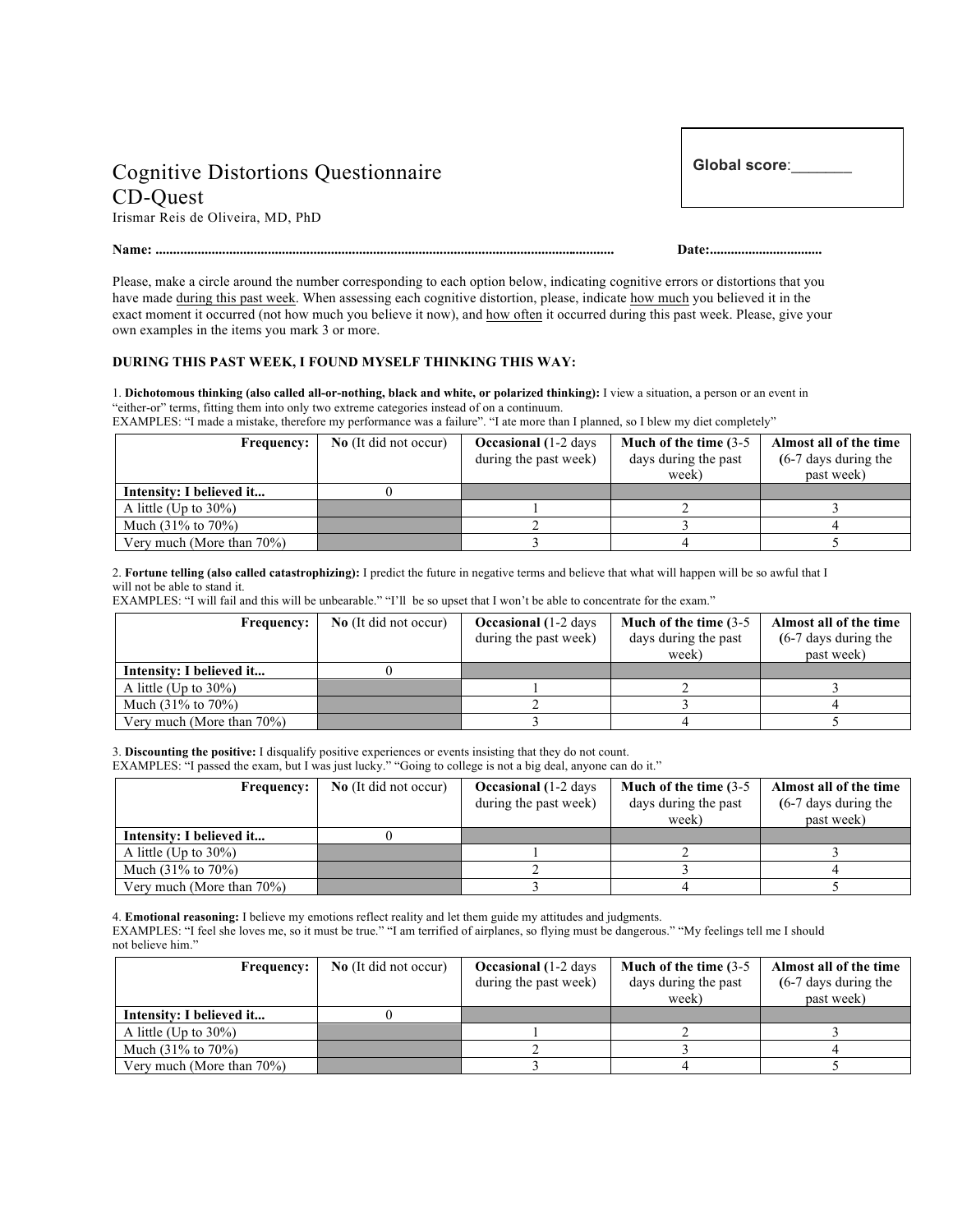5**. Labeling***:* I put a fixed, global label, usually negative, on myself or others. EXAMPLES: "I'm a loser." "He's a rotten person." "She's a complete jerk."

| Frequency:                     | <b>No</b> (It did not occur) | <b>Occasional</b> (1-2 days) | Much of the time (3-5 | Almost all of the time  |
|--------------------------------|------------------------------|------------------------------|-----------------------|-------------------------|
|                                |                              | during the past week)        | days during the past  | $(6-7)$ days during the |
|                                |                              |                              | week)                 | past week)              |
| Intensity: I believed it       |                              |                              |                       |                         |
| A little (Up to $30\%$ )       |                              |                              |                       |                         |
| Much $(31\% \text{ to } 70\%)$ |                              |                              |                       |                         |
| Very much (More than $70\%$ )  |                              |                              |                       |                         |

6. **Magnification/minimization:** I evaluate myself, others, and situations placing greater importance on the negatives and/or placing much less importance on the positives.

EXAMPLES: "I got a B. This proves how bad my performance was." "I got an A. It means the test was too easy."

| <b>Frequency:</b>              | No (It did not occur) | <b>Occasional</b> (1-2 days | Much of the time $(3-5)$ | Almost all of the time  |
|--------------------------------|-----------------------|-----------------------------|--------------------------|-------------------------|
|                                |                       | during the past week)       | days during the past     | $(6-7)$ days during the |
|                                |                       |                             | week)                    | past week)              |
| Intensity: I believed it       |                       |                             |                          |                         |
| A little (Up to $30\%$ )       |                       |                             |                          |                         |
| Much $(31\% \text{ to } 70\%)$ |                       |                             |                          |                         |
| Very much (More than $70\%$ )  |                       |                             |                          |                         |

7. **Selective abstraction (also called mental filter and tunnel vision):** I pay attention to one or a few details and fail to see the whole picture. EXAMPLES: "Michael pointed out an error in my work. So, I can be fired" (not considering Michael's overall positive feedback). "I can't forget that a small peace of information I gave during my presentation was wrong" (not considering its success and the audience great applause).

| <b>Frequency:</b>              | No (It did not occur) | <b>Occasional</b> (1-2 days | Much of the time (3-5) | Almost all of the time  |
|--------------------------------|-----------------------|-----------------------------|------------------------|-------------------------|
|                                |                       | during the past week)       | days during the past   | $(6-7)$ days during the |
|                                |                       |                             | week)                  | past week)              |
| Intensity: I believed it       |                       |                             |                        |                         |
| A little (Up to $30\%$ )       |                       |                             |                        |                         |
| Much $(31\% \text{ to } 70\%)$ |                       |                             |                        |                         |
| Very much (More than 70%)      |                       |                             |                        |                         |

8. **Mind reading:** I believe that I know the thoughts or intentions of others (or that they know my thoughts or intentions) without having sufficient evidence.

EXAMPLES: "He's thinking that I failed". "She thought I didn't know the project." "He knows I do not like to be touched this way."

| <b>Frequency:</b>              | No (It did not occur) | <b>Occasional</b> (1-2 days<br>during the past week) | Much of the time $(3-5)$<br>days during the past | Almost all of the time<br>$(6-7)$ days during the |
|--------------------------------|-----------------------|------------------------------------------------------|--------------------------------------------------|---------------------------------------------------|
|                                |                       |                                                      | week)                                            | past week)                                        |
| Intensity: I believed it       |                       |                                                      |                                                  |                                                   |
| A little (Up to $30\%$ )       |                       |                                                      |                                                  |                                                   |
| Much $(31\% \text{ to } 70\%)$ |                       |                                                      |                                                  |                                                   |
| Very much (More than $70\%$ )  |                       |                                                      |                                                  |                                                   |

9. **Overgeneralization:** I take isolated negative cases and generalize them, transforming them in a never-ending pattern, by repeatedly using words such as "always", "never", "ever", "whole", "entire", etc.

EXAMPLES: "It was raining this morning, which means it will rain during the whole weekend." "What a bad luck! I missed the plane, so this will interfere in my entire vacation". "My headache will never stop".

| <b>Frequency:</b>              | No (It did not occur) | <b>Occasional</b> (1-2 days) | Much of the time $(3-5)$ | Almost all of the time  |
|--------------------------------|-----------------------|------------------------------|--------------------------|-------------------------|
|                                |                       | during the past week)        | days during the past     | $(6-7)$ days during the |
|                                |                       |                              | week)                    | past week)              |
| Intensity: I believed it       |                       |                              |                          |                         |
| A little (Up to $30\%$ )       |                       |                              |                          |                         |
| Much $(31\% \text{ to } 70\%)$ |                       |                              |                          |                         |
| Very much (More than $70\%$ )  |                       |                              |                          |                         |